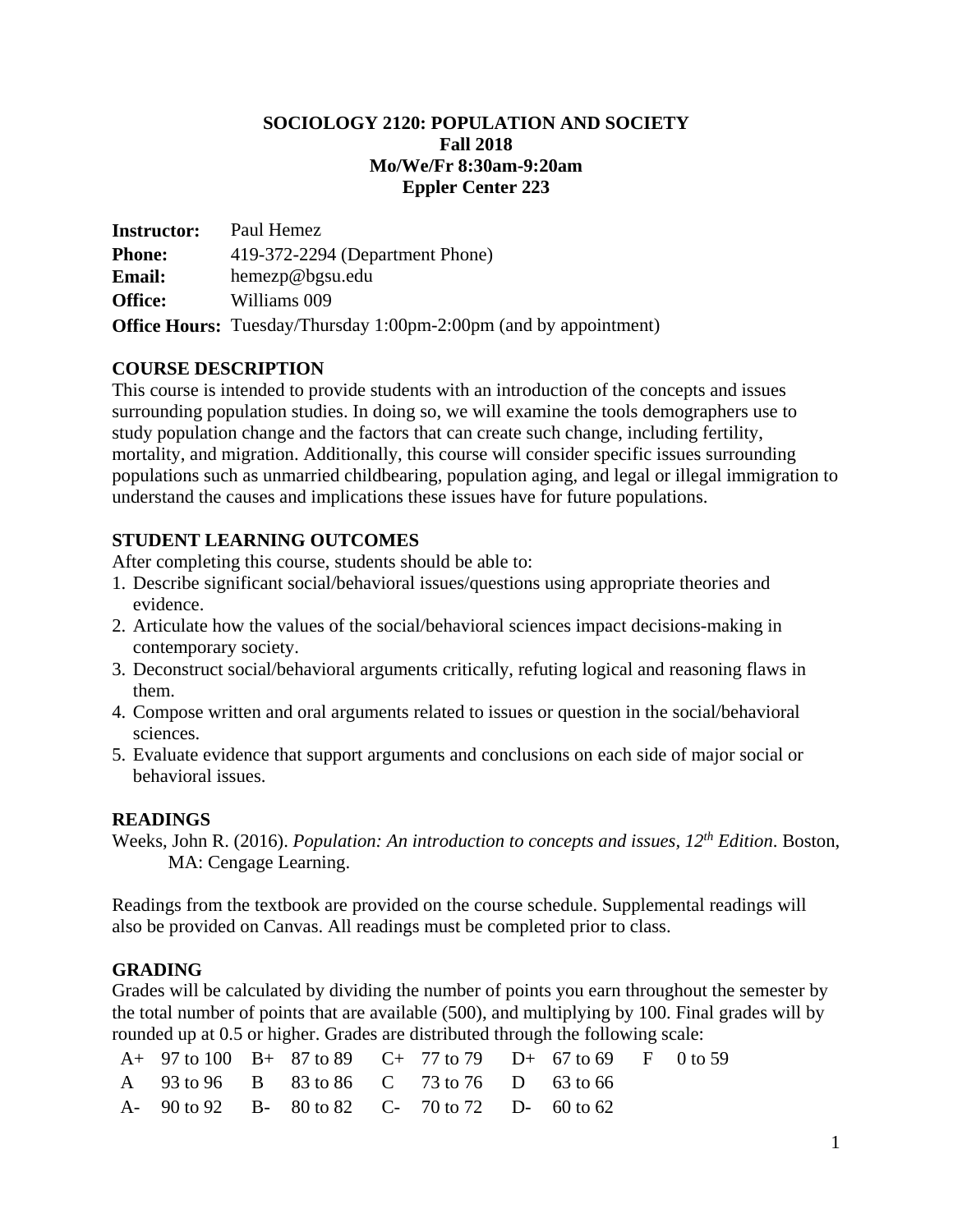| <b>Grading Distribution</b> |               |
|-----------------------------|---------------|
| Exam 1                      | 75 pts (15%)  |
| Exam 2                      | 75 pts (15%)  |
| Final Exam                  | 100 pts (20%) |
| Data Assignment             | 50 pts (10%)  |
| <b>Course Paper</b>         | 75 pts (15%)  |
| Presentation                | 75 pts (15%)  |
| <b>Class Quizzes</b>        | 50 pts (10%)  |

## *Late Work*

Written assignments will be accepted after the due date, with a 5 point reduction for each late day (including weekends). Exams must be taken on their scheduled date. If you know you will not be able to attend class for an exam, arrangements must be made ahead of time to reschedule the exam. Class quizzes must be completed during class. You will not be able to make up these quizzes at a later time.

Extra credit may be offered during the semester, but no individual extra credit will be offered.

# **CLASS POLICIES**

Attendance is mandatory. Although I do not take attendance during each class, points for in class quizzes will only be available to those who are in class to take the quiz. I will not provide course notes or presentation slides, so I recommend that you make arrangements with a classmate to receive any materials you missed.

Laptops are allowed during class, but I hold the right to revoke the use of laptops during class if I feel like they are used as more of a distraction during class than a tool. Please turn off and stow cell phones away during class. You will be asked to leave if you are caught texting or surfing the web on your phone.

I will contact you through emails and the course page on Canvas. Please check these regularly to stay up to date with any updates or changes to the schedule. In the event of extreme weather, I may cancel class so please check Canvas for announcements.

### *Code of Conduct and Academic Honesty*

Please refer to BGSU's current [Student Handbook](https://www.bgsu.edu/student-handbook/code-of-conduct/code-of-academic-conduct.html) for information on BGSU's academic honesty policies. These policies and penalties apply to our class, as well as to all other classes at BGSU. The first offense for plagiarism or academic dishonesty in this course will be a zero on the assignment/quiz/exam, and will be reported to the Dean's office. Penalties for subsequent offenses will be determined by the Dean's office but include, and are not limited to, failure of the course and expulsion from BGSU.

### *Student Accommodations*

Students with disabilities that influence their ability to perform in the classroom or on exams/quizzes should discuss this with me at the beginning of the semester. Furthermore, you will need to provide documentation from the Accessibility Services. Accessibility Services are located at 38 College Park Office Building; 419-372-8495.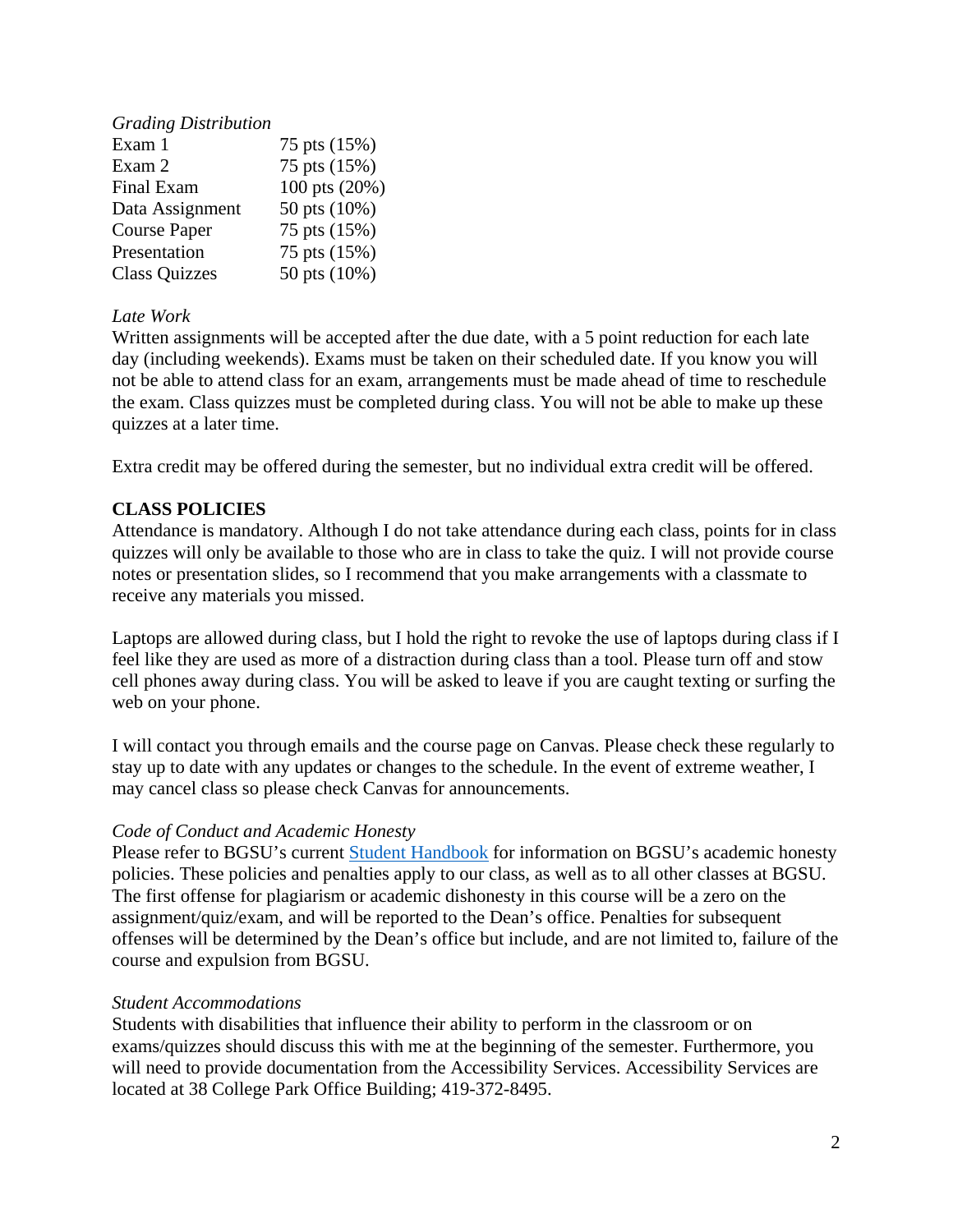Students who are involved in sports or clubs that may interfere with their ability to come to class should also meet with me at the start of the semester to talk about missing class(es).

### *Title IX Reporting*

BGSU faculty are required to report incidents of sexual misconduct and relationship violence to the Title IX Office. Therefore, I cannot keep information confidential. If you would like to speak to someone confidentially, please contact the Counseling, Psychological Services, or Falcon Health. Other resources include, The Cocoon, the Violence Prevention Center, and Unison. Otherwise, if you would like to report an incident involving a possible violation of BGSU's Sexual Misconduct and Relationship Violence Policy, please contact our Title IX Coordinator at 419-372-8476. 

## **EXAMS & QUIZZES**

#### *Exams*

Exams must be taken during class time. Arrangements must be made before the exam if you will not be able to attend class during the day of the first two exams. The final exam must be taken during the scheduled time: December  $11<sup>th</sup>$  from 8:00am to 10:30am. Alternate arrangements cannot be made for this exam.

Exams will be composed of multiple choice, true/false, and short answer questions. The second midterm exam and the final exam will largely cover materials that we have gone over since the last exam, although there will also be several questions from content that was covered in the prior exams(s).

### *In Class Quizzes*

Open note, in class quizzes will be administered on random class days, and are intended to encourage student to stay on schedule with the course content. Students will not have the opportunity to make up these quizzes outside of class. The two lowest quiz scores will not be included in final grade calculations.

| Week (Dates):                                                                      | Topic:                                 | <b>Weekly Reading:</b>                                  | <b>Special Dates:</b>           |
|------------------------------------------------------------------------------------|----------------------------------------|---------------------------------------------------------|---------------------------------|
| Week 1<br>$(Aug. 27 - Aug. 31)$                                                    | Introduction and what<br>is Demography | Weeks: Chapter 1                                        |                                 |
| Week 2<br>$(Sep. 3 - Sep. 7)$                                                      | <b>Population Trends</b>               | Weeks: Chapter 2<br>2017 World Population<br>Data Sheet |                                 |
| Theories on Population Weeks: Chapter 3<br>Week 3<br>Growth<br>(Sep. 10 - Sep. 14) |                                        |                                                         | Sep. 10th: Labor Day - No Class |

### **COURSE SCHEDULE**